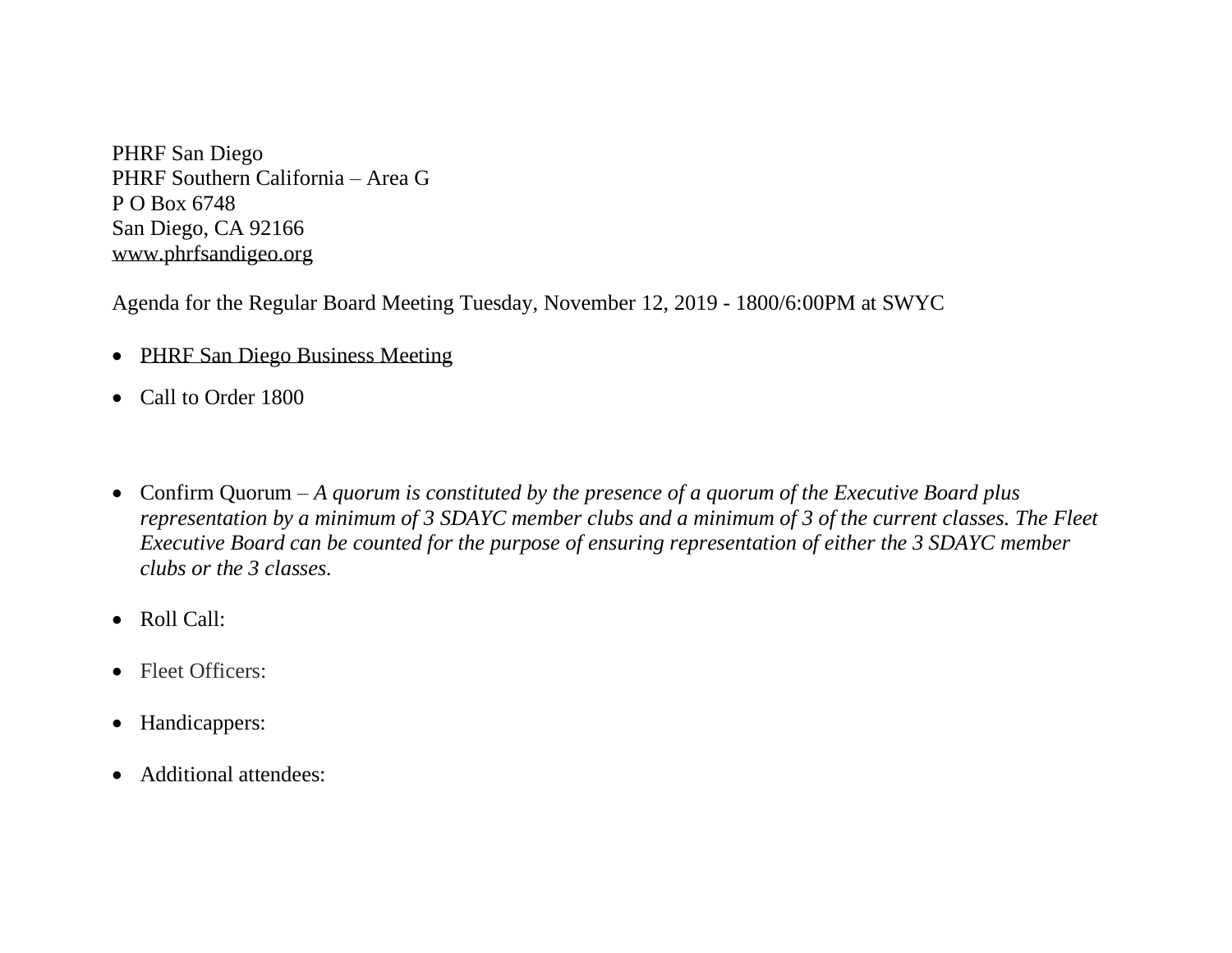- Note Ivan Batanov has provided a way for you to attend the meeting electronically. All the details are in an email he sent on 6/3-19 with the subject "PHRF SD Proposed Agenda 6/11/19"
- Read & approve Minutes from previous meeting and Agenda for tonight (both posted to web site)
- Treasurer's report
- RATIFY E-VOTES NONE
- OLD BUSINESS
- Need Update Insurance to protect the Board Incorporate Board –*Sub Committee: Kym Kapalla, Jon Gardner, Keith Ericson –* Kym will take action to get an attorney working on this
- 2020 Yearly Championship Series Change Competition Protocol see additional information below Schedule of Races (Competition Protocol Appendix 1) – see additional information below
- NEW BUSINESS
- Slate of Officers for 2020
- Annual Meeting in conjunction with CRA December 10, 2019 at Portuguese Hall
- SoCal and other PHRF organizations have adopted new dimension definitions and we should consider also adopting them – see email forwarded from PHRF SoCal on 11/7/19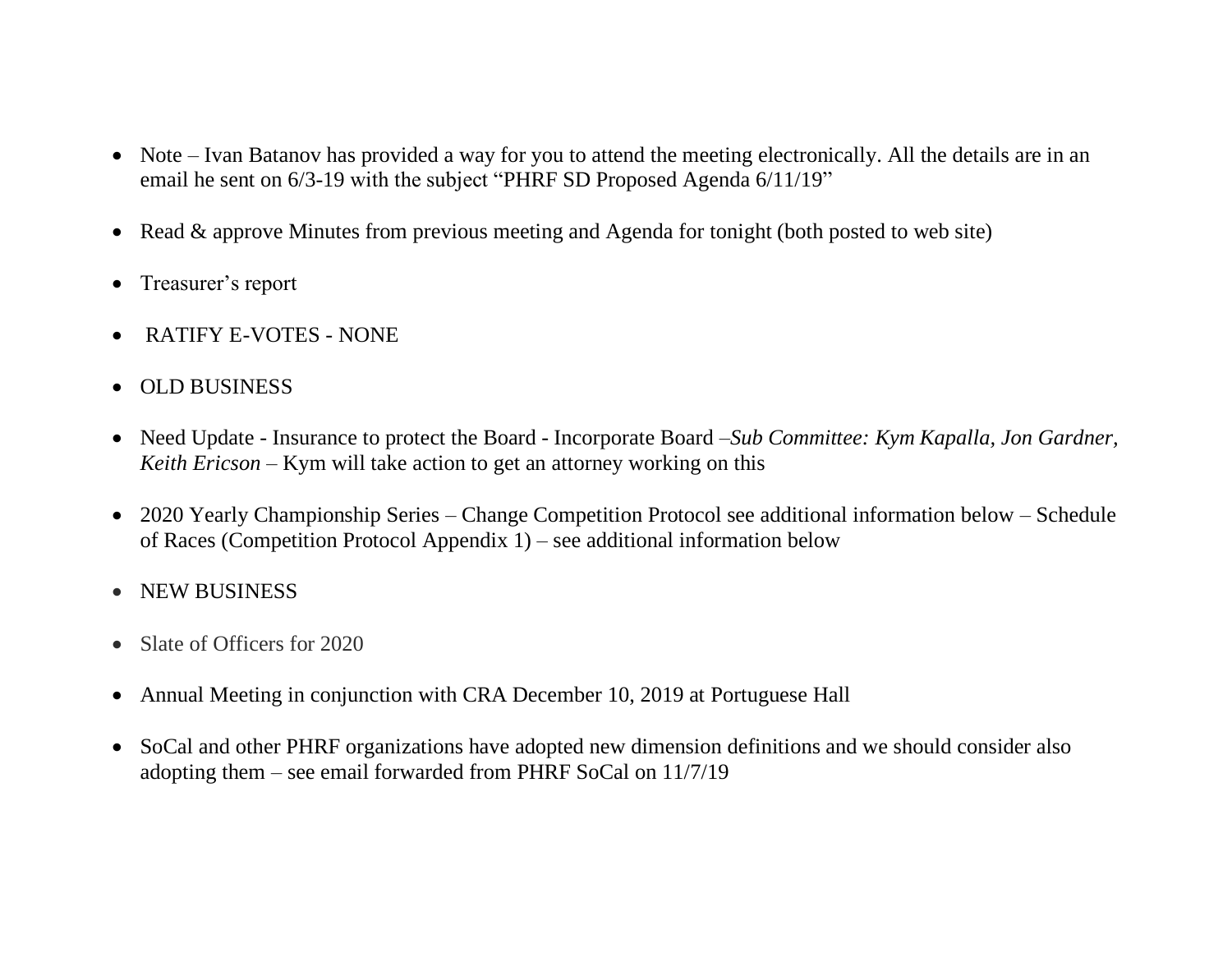• Proposed change to ByLaws concerning modifications to a boat

currently the Bylaws say:

notification to the Roster Secretary of any modifications to the rated yacht

And the fine print on the certificate says:

#### *Important Notice about your ratings in San Diego!*

For your handicap to remain valid, you must notify PHRF San Diego in writing of any reportable modifications to your yacht. Failure to follow this procedure will carry an automatic 30 DAY SUSPENSION from racing in PHRF races, followed by a San Diego Handicap Board review to determine the extent of additional equipment TIME ALLOWANCE adjustments to be included in that yacht's base handicap.

So the Bylaws say "any modifications" and the certificate says "any reportable modifications" but neither "any modifications" or "reportable modifications" are defined.

See additional information below to amend the By laws

- STANDING REPORTS
- Fleet Chairman:
- Vice Chairman:
- Chief Handicapper:
- *F*leet Secretary: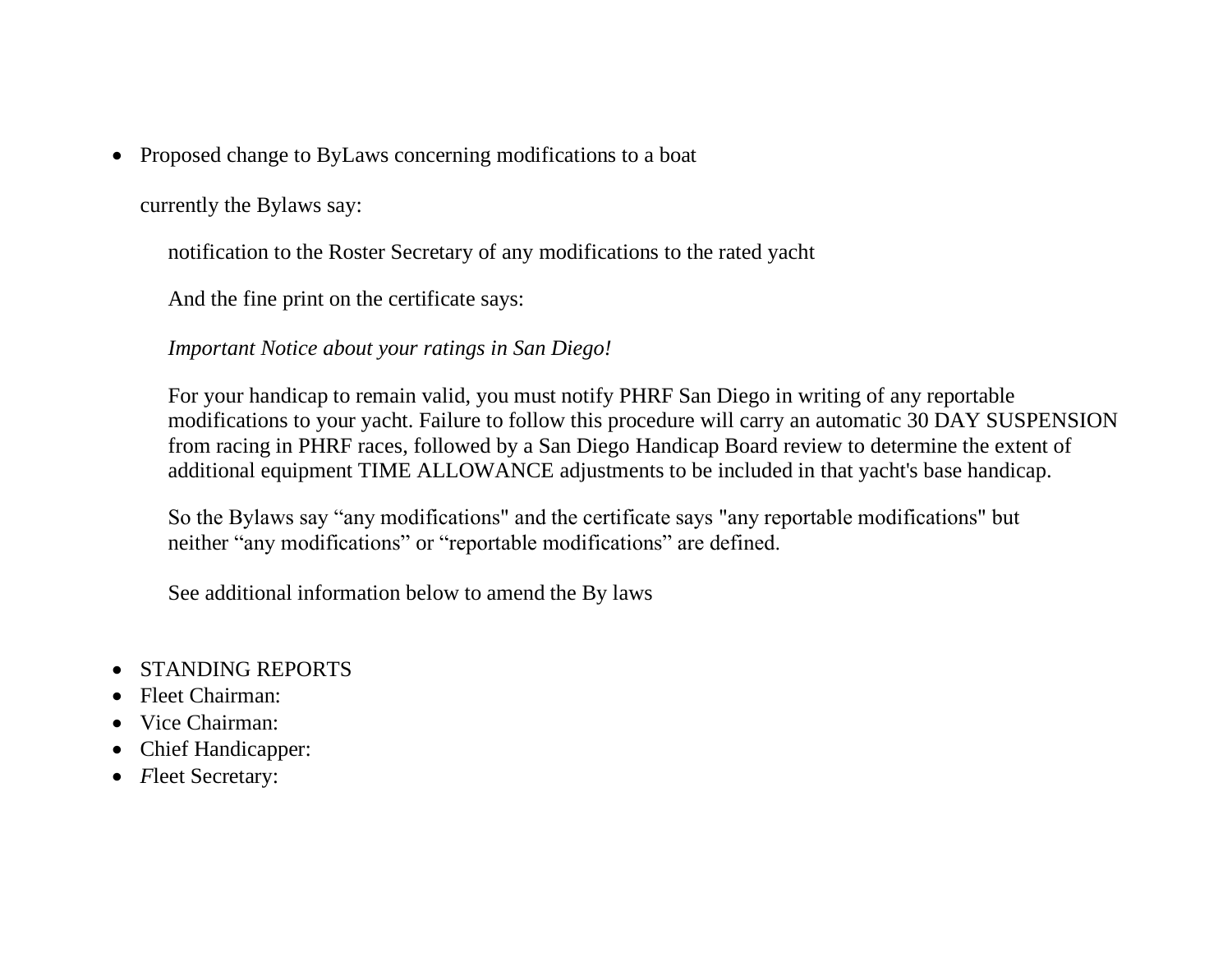- Roster Secretary:
- Data Systems Officer:
- Public Relations:
- Fleet Scorer:
- Treasurer:
- Past Fleet Chairman:
- Next Meeting: Annual Meeting in conjunction with CRA December 10, 2019 at Portuguese Hall
- Adjourn PHRF San Diego Business Meeting
- HANDICAPPING BUSINESS MEETING
- Call to Order  $-1900$
- Roll Call:
- Fleet Officers:
- Handicappers:
- Additional attendees:
- Confirm Quorum *A quorum is constituted by the presence of a quorum of the Executive Board plus representation by a minimum of 3 SDAYC member clubs and a minimum of 3 of the current classes. The Fleet*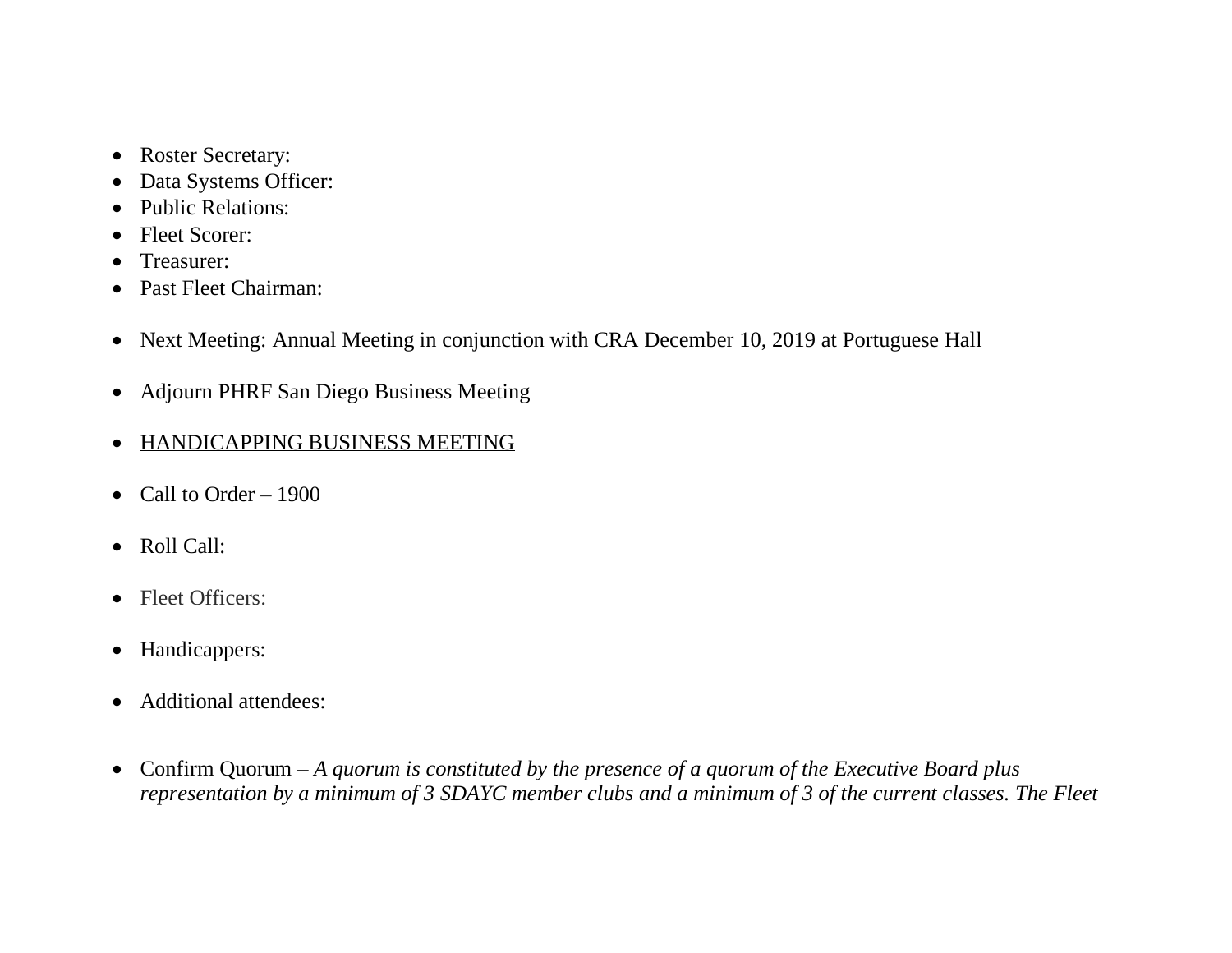*Executive Board can be counted for the purpose of ensuring representation of either the 3 SDAYC member clubs or the 3 classes.*

# • RATIFY E-VOTES – NONE

- TEMPORARY RATINGS ABOUT TO EXPIRE *A Temporary Rating may be provided by Chief handicapper in the event a handicap is requested to race in an upcoming race which will take place before a meeting, and the board is unable to vote on the rating (Prior to race). The request should be email approved or voted on at next board meeting to make permanent. In the event at a board meeting where an owner has submitted an application, fees are paid, but the Board believes it does not have sufficient data or information to accurately rate a boat, a Temporary rating may be provided with the understanding the owner should submit race results during the three months to show data, to verify the Temporary Rating. Temporary rating may be adjusted after review of results. In the event the data is not provided the temporary rating will be considered expired at the end of 120 days. A new complete application (Minus Fees) will need to be presented to board to have the boat considered again for a PHRF certificate. The Chief Handicapper may, at his or her discretion, renew the Temporary Rating twice.*
- Beneteau Oceanis 35.1, Wayfinder, 153/153/153, 11/11/19
- Beneteau 331, Nauti Cal, 159/159/159, 11/11/19
- Hobie 33 MH, Sizzle, 87/72/69, 11/11/19
- Jeanneau Sun Odyssey 419, Majestic, 123/120/120, 11/11/19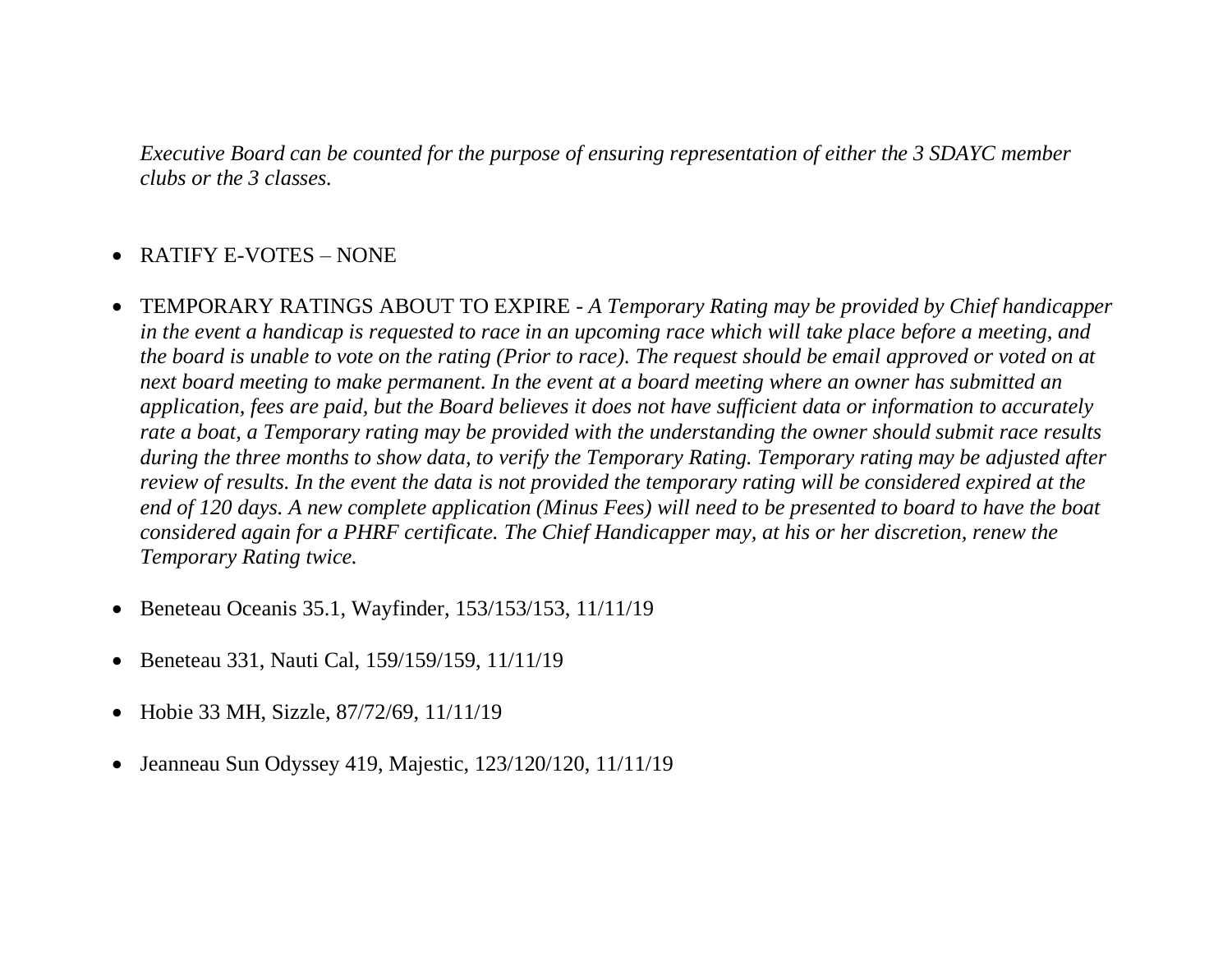- Alerion Express 28 M, American Girl, 171/171/171, 12/09/19
- Asia Catamarans Stealth 11.8, Hurricane, -12/-15/-15, 12/09/19
- Beneteau First 30, Viva La Vida, 7181, 90/80/80, 12/09/19
- Dubois 50, Perryaye, 51115, -7/-10/-13, 12/09/19
- Bavaria Vision 42, Audeamus, 120/114/114, 12/09/19
- Westerly IC37, Pacific Yankee, 12/6/0, 12/09/19
- M-Boats Soto 40, Zero Gravity, -3/-9/-12, 12/09/19
- Dencho Kernan 44, Volpe, -24/-36/-42, 12/09/19
- Beneteau Oceanis 38M, Sail Away, 126/114/123, 12/10/19
- Sabre 402, Tambourine, 82/82/82, 12/12/19
- Custom Botin 80, Cabron, 13, -198/-198/-198, 12/12/19
- Beneteau 44.7 M-3, Aeolos, 23/17/11, 01/21/20
- RATING REVIEW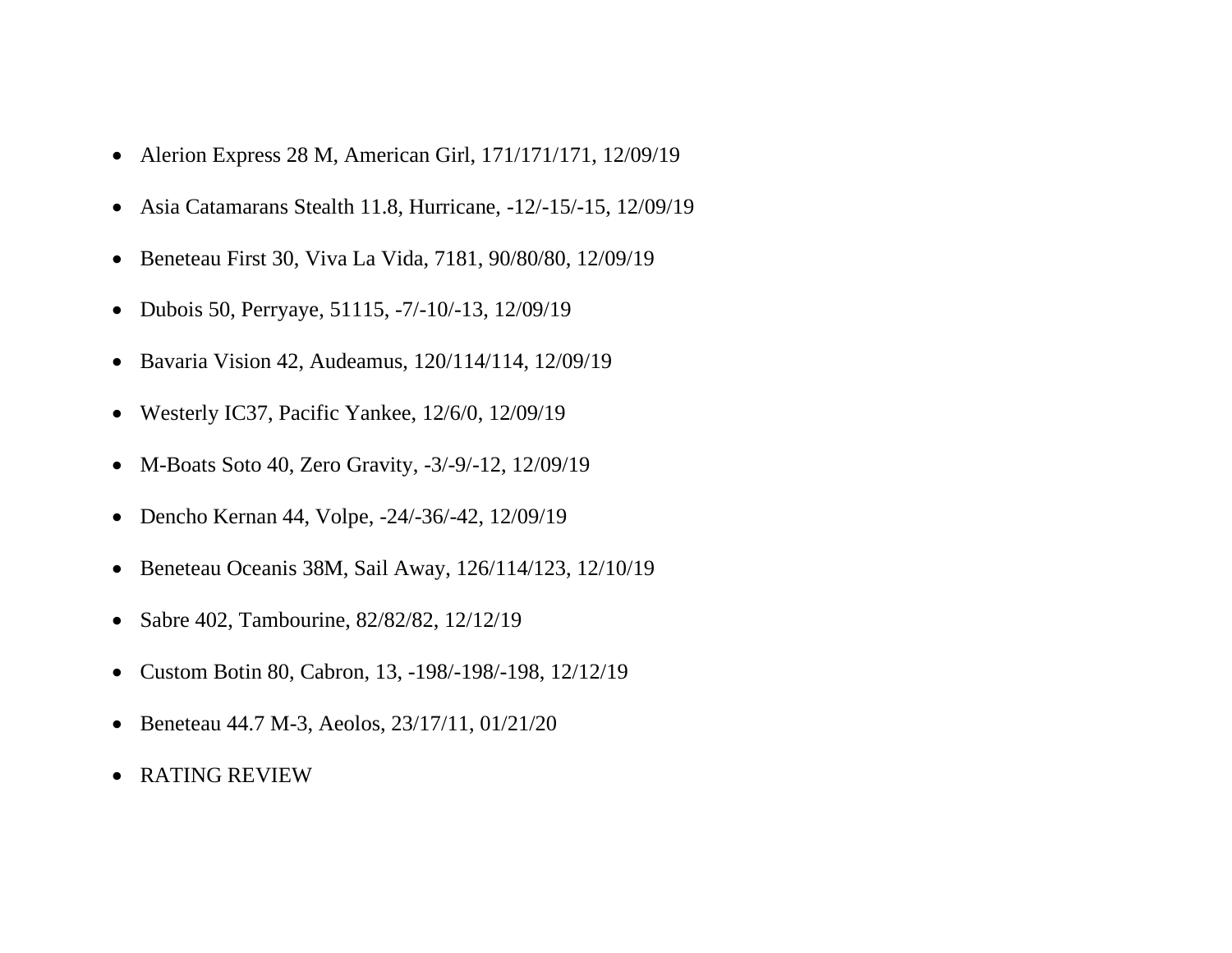- Staghound, 69152, Reichel-Pugh 50-2, -54,-48,-46 owner not available and asking to reschedule
- NEW BOATS 1. Application received by Roster Secretary at least 7 days before meeting. 2. Application complete. 3. Sail number properly obtained from U S Sailing or regionally from SCYA. 4. Dues paid
- Nereid, 7065, J125 PHRF SoCal confirms sail number apparently this was formerly Timeshaver with a PHRF SoCal rating 3/-6/-9
- OLD BOATS
- El Sueno modification to keel
- Anona, J46, 56893 Chief Handicapper has issued a 30 temporary rating of 45/48/48 previous rating 39/45/45 – From Chief Handicapper: Anona has added a non-composite (heavy), stainless steel sprit that is ~19% longer than standard J. The boat has no symmetrical poles (per prior rating) so no ability to square back. Also, the spinnaker and code 0 are spec'd to the original J so not oversize. When the 46's first came out the factory and some owners raced them hard (Key West etc.). The original rating was more of a selling point to demonstrate speed potential, which frankly wasn't there. Data of more recently sailed 46's, which, like Anona, are cruise equipped have ratings in the 50's. I'm not sure why the boat has a W/L that is faster than RLC but that would clearly be based on running a sym spin and in race prep. The certificate needs to be updated to reflect the standard J/46 ISP of 60.5. SPL for Anona should be 19.67. Notation update should be: Asymmetrical spinnakers only. Fixed sprit. No pole. Final note: In her cruising configuration, I believe Anona should rate 51 across the board so we can evaluate any results in the 120 day period. This could be a discussion as we work on embracing the more cruise oriented PHRF-SD members.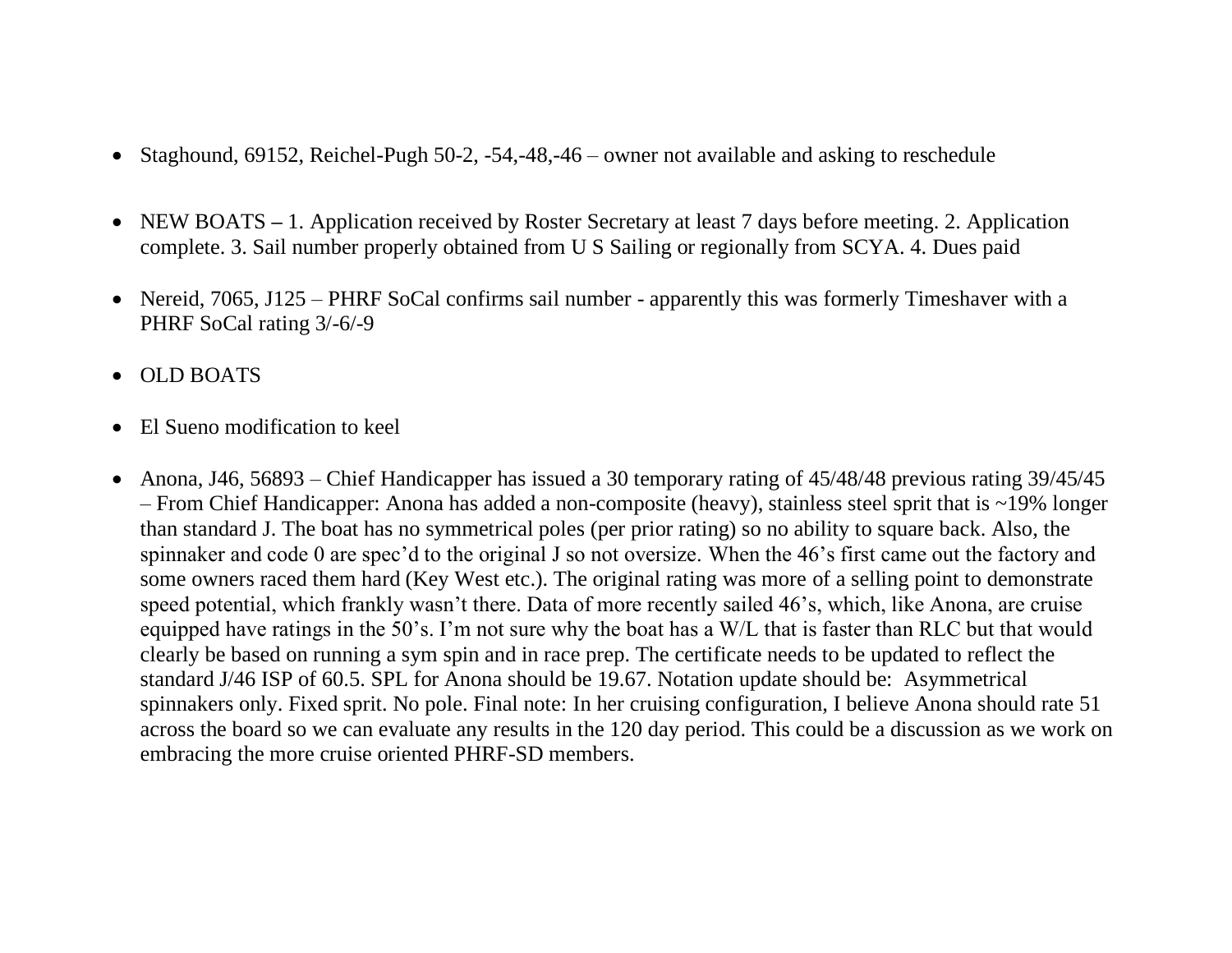| <b>SLU</b>                      | 56.99 | <b>SF</b>   | 32.32 |  |  |
|---------------------------------|-------|-------------|-------|--|--|
| <b>SLE</b>                      | 51.18 | <b>ASMW</b> | 32.32 |  |  |
| <b>SPL</b>                      | 17.59 | <b>ISP</b>  | 52.12 |  |  |
| Previous asymmetrical spinnaker |       |             |       |  |  |
|                                 |       |             |       |  |  |
| <b>SLU</b>                      | 58.89 | <b>SF</b>   | 32.8  |  |  |
| <b>SLE</b>                      | 47.08 | <b>ASMW</b> | 33.13 |  |  |
| <b>SPL</b>                      | 17.59 | <b>ISP</b>  | 52.12 |  |  |

- Next Meeting: Annual Meeting in conjunction with CRA December 10, 2019 at Portuguese Hall
- Adjourn Handicapping Business Meeting
- AREA G BUSINESS MEETING
- Call to Order: After adjourning HANDICAPPING BUSINESS MEETING
- Roll Call:
- Confirm Quorum *A majority of the Area Board members are required to form a quorum and to conduct business. All official actions of the Area Board which concern Ratings or Rating Reviews shall be conducted pursuant to Rules 1.5 and 4.5 of the Rules. All other official actions of the Area Board require a majority vote*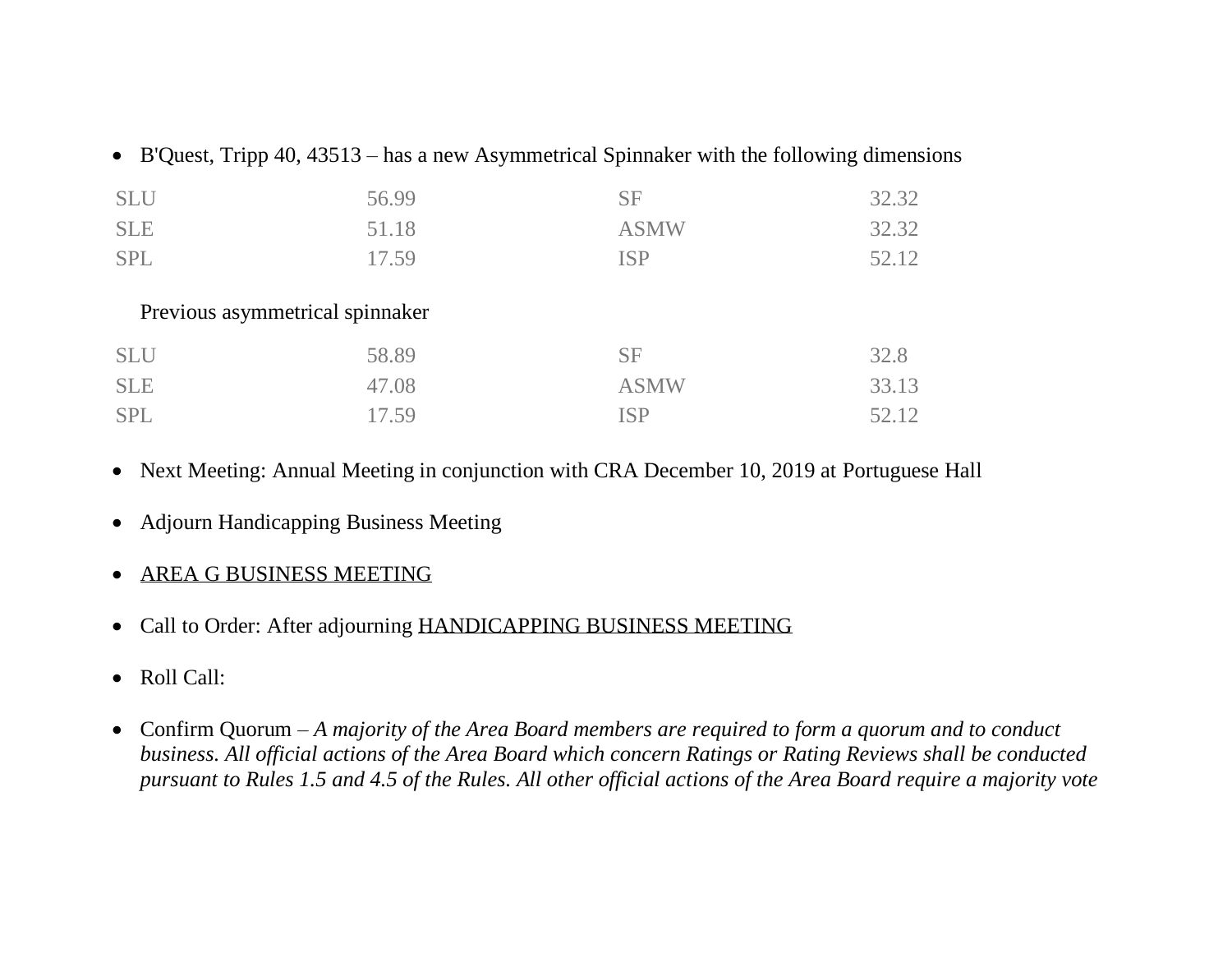*by the members who are present, provided there is a quorum at the time of the vote. Members: Ivan Batanov, Lani Spund, and Mark Burrows*

- OLD BUSINESS NONE
- NEW BUSINESS NONE
- Next Meeting: Annual Meeting in conjunction with CRA December 10, 2019 at Portuguese Hall
- Adjourn

### Additional Information

Currently the Bylaws say:

• notification to the Roster Secretary of any modifications to the rated yacht

And the fine print on the certificate says:

### *Important Notice about your ratings in San Diego!*

For your handicap to remain valid, you must notify PHRF San Diego in writing of any reportable modifications to your yacht. Failure to follow this procedure will carry an automatic 30 DAY SUSPENSION from racing in PHRF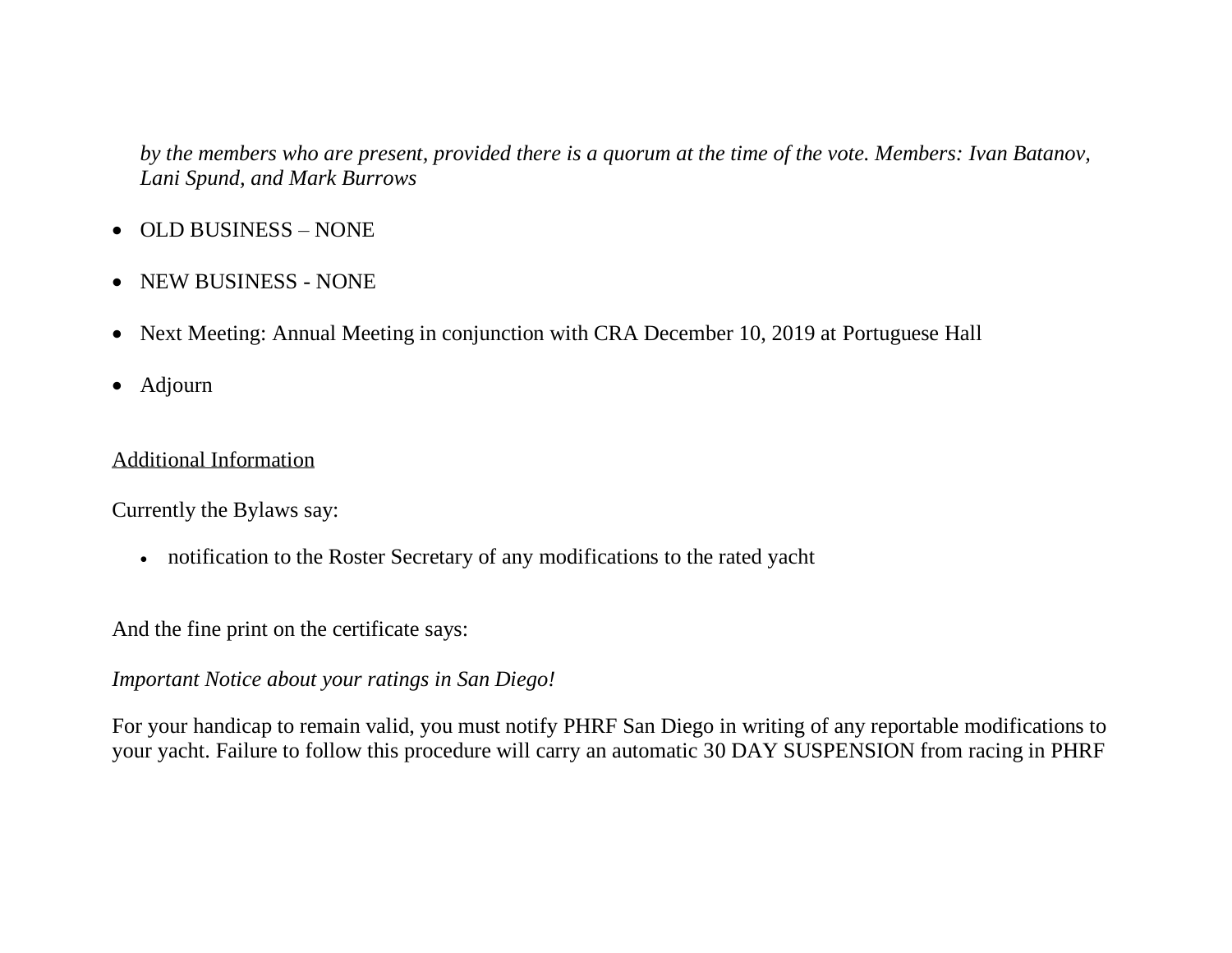races, followed by a San Diego Handicap Board review to determine the extent of additional equipment TIME ALLOWANCE adjustments to be included in that yacht's base handicap.

So the Bylaws say "any modifications" and the certificate says "any reportable modifications" but neither "any modifications" or "reportable modifications" are defined.

#### Proposed Amendment to the ByLaws:

First change the word "any modifications" to "reportable modifications".

#### Then add the paragraph:

*3. A reportable modification is any modification to a boat that would change or delete any item currently listed on that boat's rating certificate or add an item not currently listed on that boat's rating certificate but is an item for which an entry is required. For modifications that modify Displacement: It is understood that any addition or subtraction or change to a boat will modify its displacement but for the purposes of the rating certificate it is not intended that every such addition or substation or change should be a reportable modification to Displacement but any addition or substation or change should be considered as it applies to the following sentence. Generally Displacement is the weight of a boat in racing condition but without sails, running rigging and related rigging gear (blocks, fairleads, etc.), fuel, water, food, crew, navigation equipment, electronic equipment, and safety items. In the case of appendages it is expected that when a boat is rated it is rated to having appendages that match those appendages so installed by the manufacturer. If at some time it is found that any appendages do not match the designer templates the boat maybe faired to so match. This should be reported but is not a basis for changing the rating if the rating was issued assuming the appendages were at the time of certification matching the designer templates.*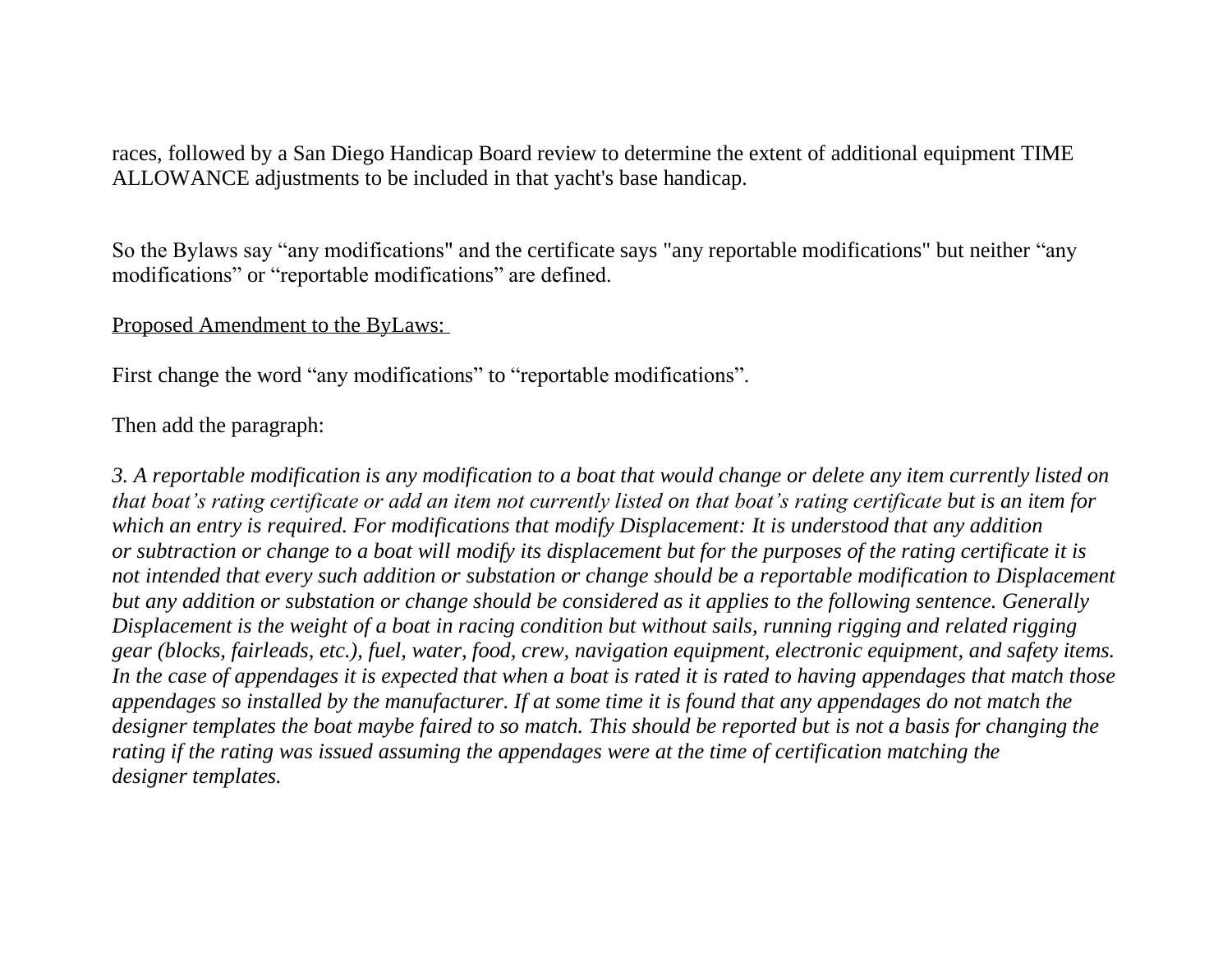Change the paragraphs 3. to 4. and 4. to 5.

To read as follows with changes in *italics*:

# ARTICLE IV. OWNERS AND CO-OWNERS OF RATED YACHTS

Owners and Co-owners will be listed on the yacht rating certificate. The first name listed on a certificate is considered the primary point of contact for the yacht.

- 1. Owners and Co-owners of rated yachts having a current valid PHRF San Diego Rating Certificate and are to be a member in good standing of an SDAYC affiliated organization; US Sailing membership is acceptable for out of area yacht owners.
- 2. Owners and Co-owners of rated yachts having a current valid PHRF San Diego Rating Certificate are Regular members of PHRF San Diego and are responsible for:
	- adherence to existing SOCAL PHRF Class Rules
	- reported data as reflected in the rated yacht current valid certificate
	- determining the vote cast for the rated yacht having a current valid PHRF San Diego Rating Certificate at the annual meeting
	- notification to the Roster Secretary of any changes in ownership of the rated yacht
	- notification to the Roster Secretary of *reportable* modifications to the rated yacht
- 3. *A reportable modification is any modification to a boat that would change or delete any item currently listed on that boat's rating certificate or add an item not currently listed on that boat's rating certificate but is an item for which an entry is required. For modifications that modify Displacement: It is understood that any*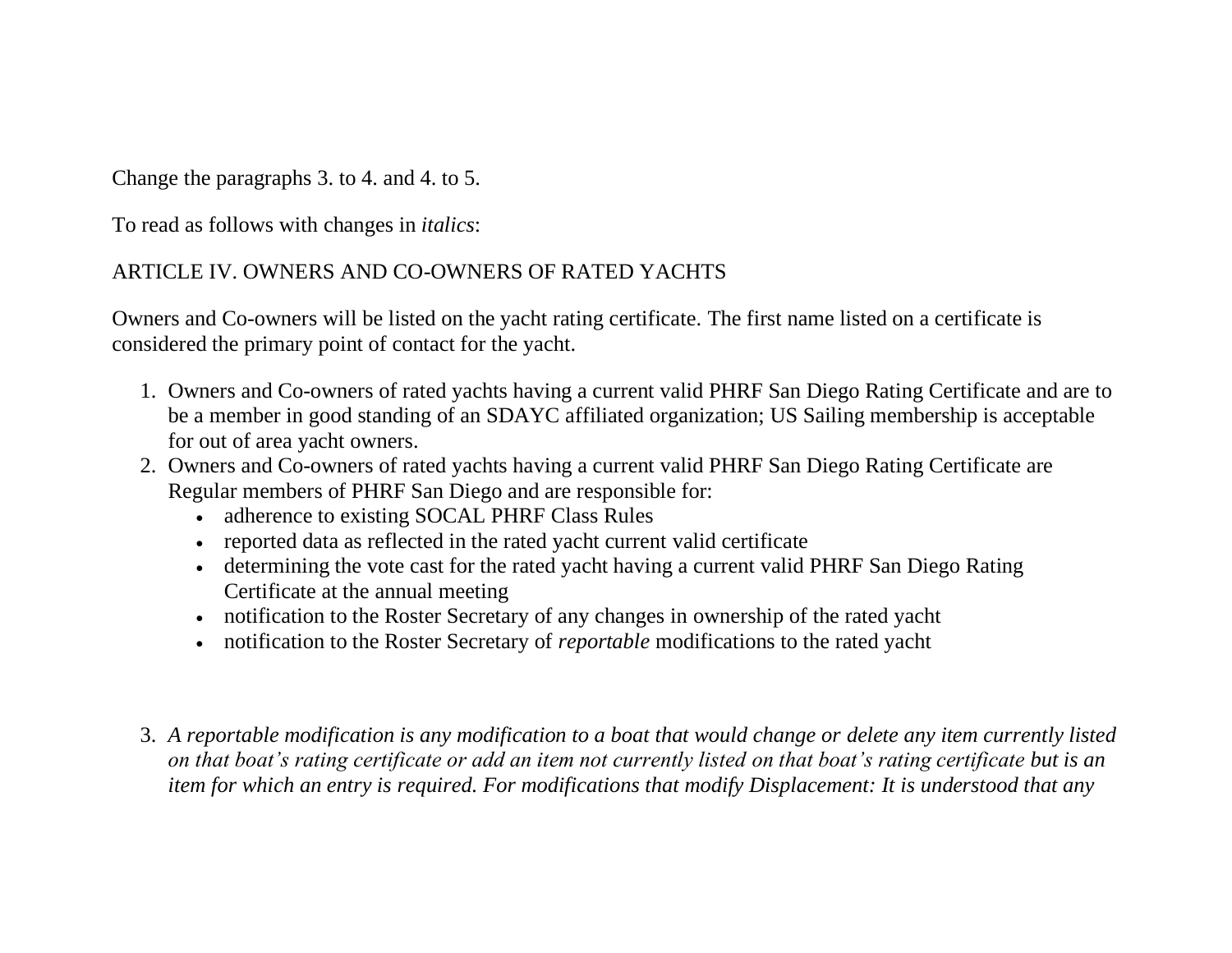*addition or subtraction or change to a boat will modify its displacement but for the purposes of the rating certificate it is not intended that every such addition or substation or change should be a reportable modification to Displacement but any addition or substation or change should be considered as it applies to the following sentence. Generally Displacement is the weight of a boat in racing condition but without sails, running rigging and related rigging gear (blocks, fairleads, etc.), fuel, water, food, crew, navigation equipment, electronic equipment, and safety items. In the case of appendages it is expected that when a boat is rated it is rated to having appendages that match those appendages so installed by the manufacturer. If at some time it is found that any appendages do not match the designer templates the boat maybe faired to so match. This should be reported but is not a basis for changing the rating if the rating was issued assuming the appendages were at the time of certification matching the designer templates.* 

- 4. Associate Members of PHRF San Diego are individuals who choose to join and pay dues although they may not choose to obtain a current valid PHRF San Diego Rating Certificate. Individuals who are selected to be Members of the Fleet Executive Board, who are not Regular Members of PHRF SD, will automatically become Associate Members of PHRF SD and will not be required to pay dues to maintain Associate Membership so long as they continue to serve on the Fleet Executive Board.
- 5. All members understand that electronic communications is the primary method of communication by PHRF San Diego and shall provide an email address for such communication and update such address anytime it might change.
- 2020 Yearly Championship Series
- Change Competition Protocol to increase the number of races Competition Protocol Appendix I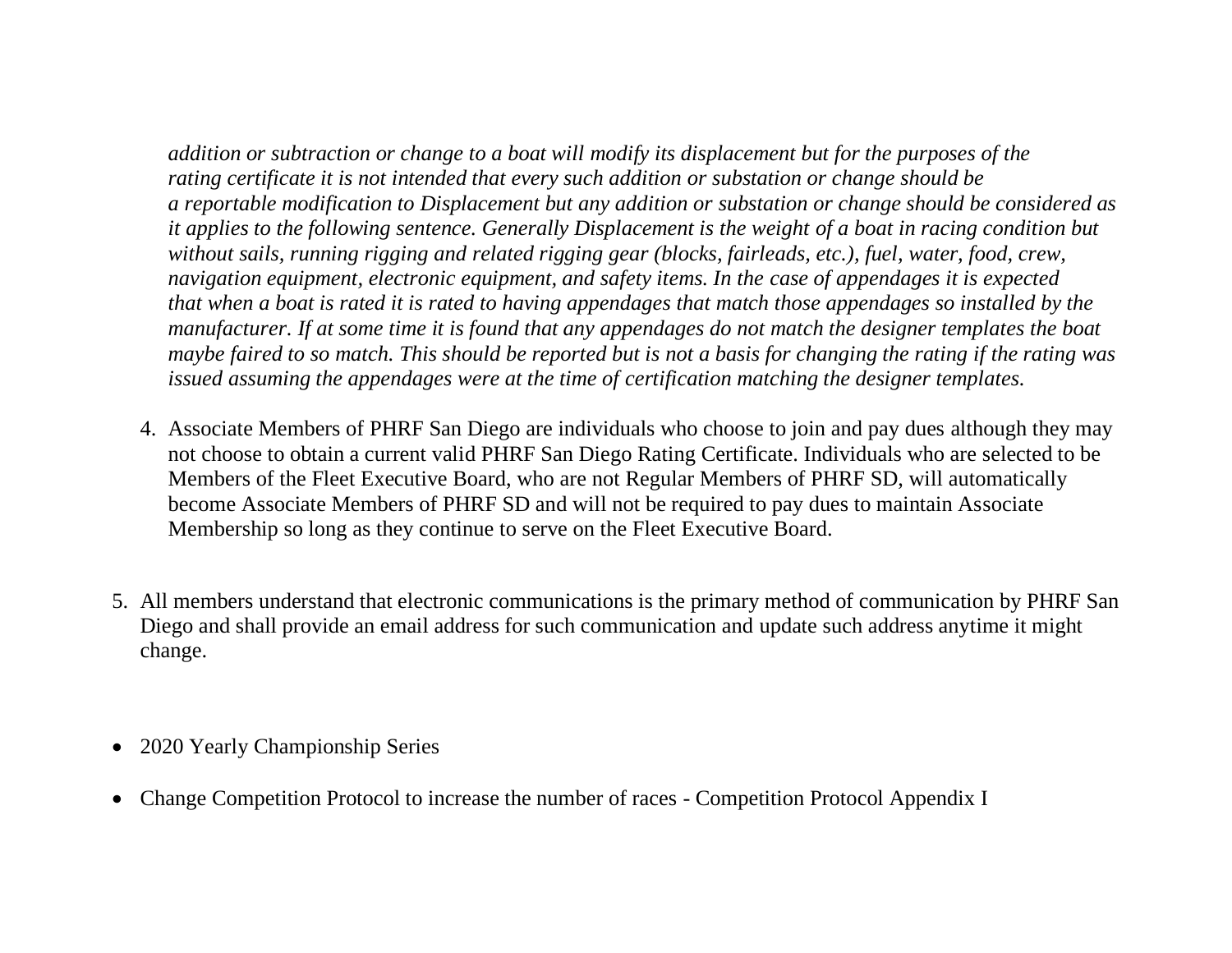• Change Competition Protocol to require participation to qualify at 50% plus one of all scheduled races/regattas and to score the best 50% plus one of all races/regattas

### Additional Information

• Proposed Competition Protocol Appendix I – The Fleet Secretary will provide printed copies of this proposed schedule to facilitate the vote.

### proposed 2020 PHRF SD Championship Series

| Date                  | day | Inshore | Offshore | Race                                                                   |
|-----------------------|-----|---------|----------|------------------------------------------------------------------------|
| 1/11/20               |     |         |          | Offshore Cabrillo I by SWYC, Ocean distance race                       |
|                       |     |         |          |                                                                        |
|                       |     |         |          | CHOOSE ONE OF THE FOLLOWING                                            |
| $2/1/20$ Sat          |     |         | Offshore | Cabrillo II by SWYC, Ocean distance race                               |
|                       |     |         |          | Midwinter's by SWYC/CRA, buoy race, CRA has dropped the President's Da |
| $2/15,16/20$ Sat, Sun |     | inshore |          | combined to do this race with SWYC.                                    |
| $2/29/20$ Sat         |     |         | Offshore | Cabrillo III by SWYC, Ocean distance race                              |
|                       |     |         |          |                                                                        |

# CHOOSE ONE OF THE FOLLOWING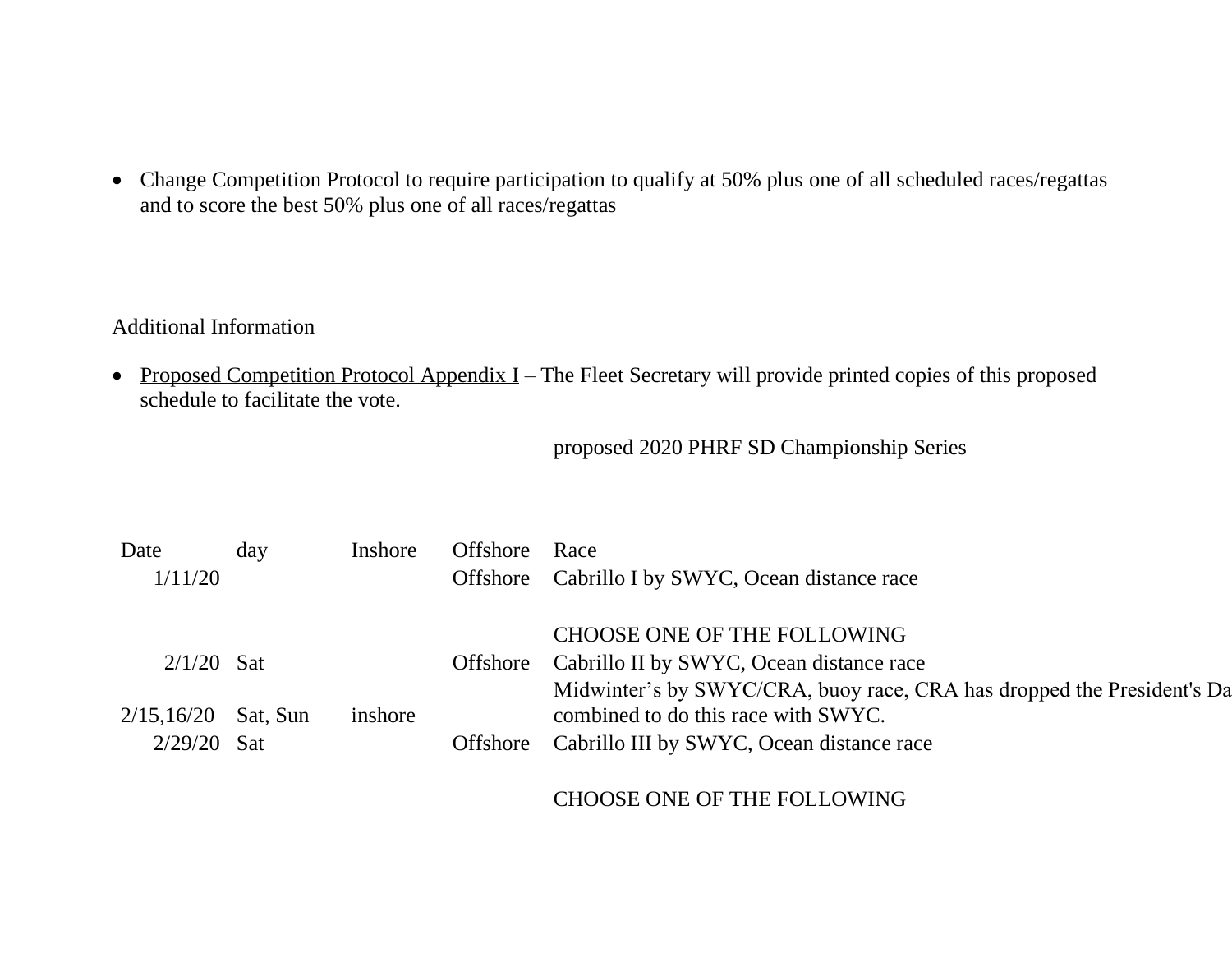| $3/14/20$ Sat |                       | inshore |          | March Madness Regatta by CRA, North Bay buoy race<br>NOTE THE FOLLOWING DATE WILL LIKELY CHANGE AS IT CONFL<br>THE NOOD. |
|---------------|-----------------------|---------|----------|--------------------------------------------------------------------------------------------------------------------------|
| $3/21/20$ Sat |                       | inshore |          | Cabrillo IV by SWAY, Ocean buoy race                                                                                     |
|               |                       |         |          |                                                                                                                          |
|               |                       |         |          | CHOOSE ONE OF THE FOLLOWING                                                                                              |
| $4/4/20$ Sat  |                       | inshore |          | Quicker/Tarantino Invitational by NYCSD, South Bay buoy race                                                             |
| $4/18/20$ Sat |                       | inshore |          | Gerry Brown Regatta by CRA, North Bay buoy race                                                                          |
|               |                       |         |          |                                                                                                                          |
|               |                       |         |          | <b>CHOOSE ONE OF THE FOLLOWING</b>                                                                                       |
| 5/1,2,3/20    | Fri, Sat, Sun inshore |         |          | Yachting Cup by SDYC, buoy race                                                                                          |
| 9-May Sat     |                       | inshore |          | Opening Day Regatta by CRA, North Bay buoy race                                                                          |
|               |                       |         |          |                                                                                                                          |
|               |                       |         |          | TO QUALIFY YOU MUST RACE BOTH THE FOLLOWING RACES AS                                                                     |
| $5/23/20$ Sat |                       |         | offshore | MB to Oceanside by MBYC/OYC, Ocean distance race                                                                         |
| 5/24/20       | Sun                   |         | offshore | Oceanside to SD by OYC/SWYC, Ocean distance race                                                                         |
|               |                       |         |          |                                                                                                                          |
|               |                       |         |          | <b>CHOOSE ONE OF THE FOLLOWING</b>                                                                                       |
|               |                       |         |          | Crown Cup by CYC/CRA, South Bay buoy race, previously known as Summe                                                     |
| 6/6/20        | Sat                   | inshore |          | <b>CRA</b>                                                                                                               |
| $6/20/20$ Sat |                       | inshore |          | Arden Series by SWYC, buoy race                                                                                          |
|               |                       |         |          |                                                                                                                          |
| $8/8/20$ Sat  |                       | inshore |          | Three Marks Fiasco by SWYC, North Bay buoy race                                                                          |
|               |                       |         |          |                                                                                                                          |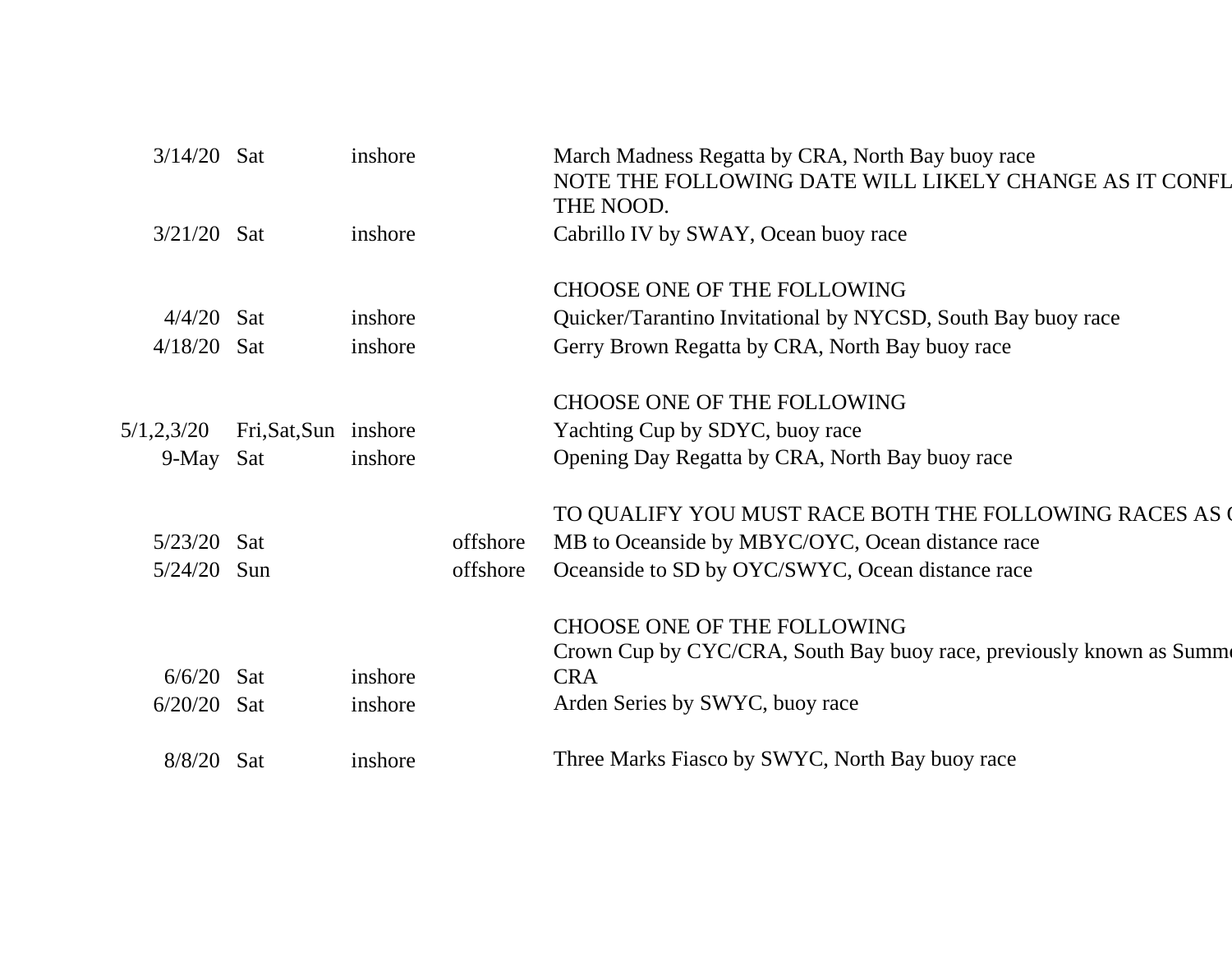| $8/22/20$ Sat  |             | inshore |          | Sharp Hospice Regatta by CRA, North Bay to South Bay buoy race                                      |
|----------------|-------------|---------|----------|-----------------------------------------------------------------------------------------------------|
| $9/12/20$ Sat  |             |         | offshore | Dennis Connor Around the Coronados by CRA, Ocean distance race                                      |
| 10/1, 2, 3/20  | Fri,Sat,Sun |         | offshore | SD-Ensenada International Yacht Race by SWYC, Ocean distance race                                   |
| $11/14/20$ Sat |             | inshore |          | Fall Regatta by CRA, North Bay buoy race                                                            |
|                |             |         |          | We should drop this race as it is too close to Awards giving. It could be included<br>race of 2021. |
| 12/12/20       | <b>Sat</b>  | inshore |          | Year End Regatta by CRA, North Bay buoy race                                                        |
|                |             |         |          |                                                                                                     |

Additional Information

**PHRF San Diego Competition Protocols**

*Proposed changes for 2020 in italics*

**Section I- Inspection**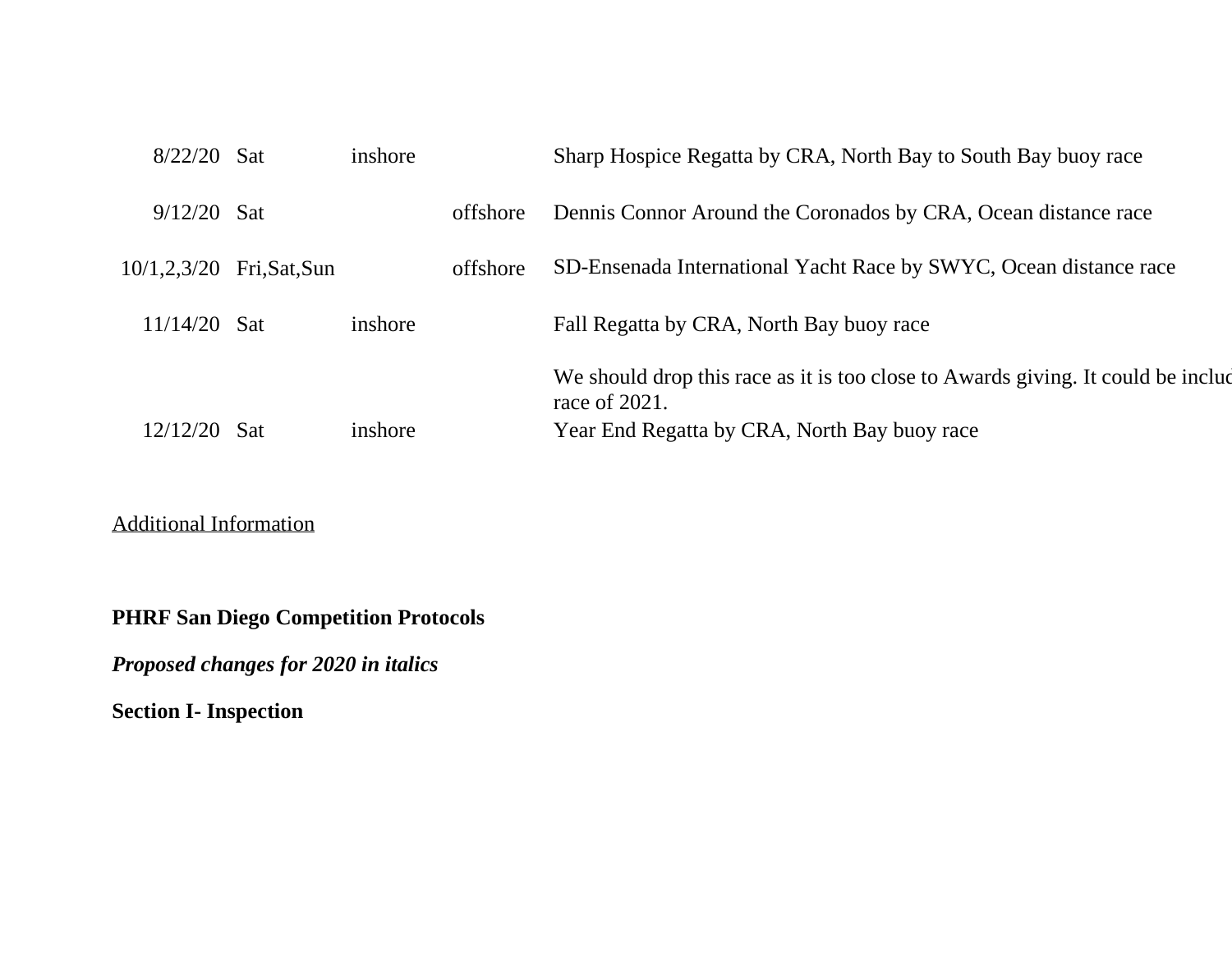A. A boat maybe inspected at any reasonable time on request by a fleet member for compliance with equipment requirements, headsail sizes, spinnaker pole length, and conformity with other dimensions indicated on the current rating certificate.

# **Section II- Scoring**

A. Yearly Championship Series Scoring

1. There will be two series: the Offshore Series and the Inshore Series. Boats may compete in either or both. *To qualify in the Offshore Series a boat must compete in at 50% plus one races/regattas in the Offshore Series. To qualify in the Inshore Series a boat must compete in at least 50% plus one races/regattas in the Inshore Series. All boats will be scored based on the best scores for 50% plus one races/regattas in the Offshore Series. All boats will be scored based on the best scores for 50% plus one races/regattas in the Inshore Series. Some races are a single race that is a standalone event. Some races are part of regattas and all races in a regatta must be included to be considered for that one event.* 

2. The Yearly Championship Series shall be scored using a Percentage High Point Scoring System similar to the US Sailing Note on Scoring a Long Series.

3. All races shall count equally for the series score (not weighted).

4. All races shall be scored using the PHRF San Diego Rating.

5. An event's "Racing Area" is considered part of the PHRF San Diego local area irrespective of the start or finish location.

6. Ties will not be broken but additional awards will be given if needed.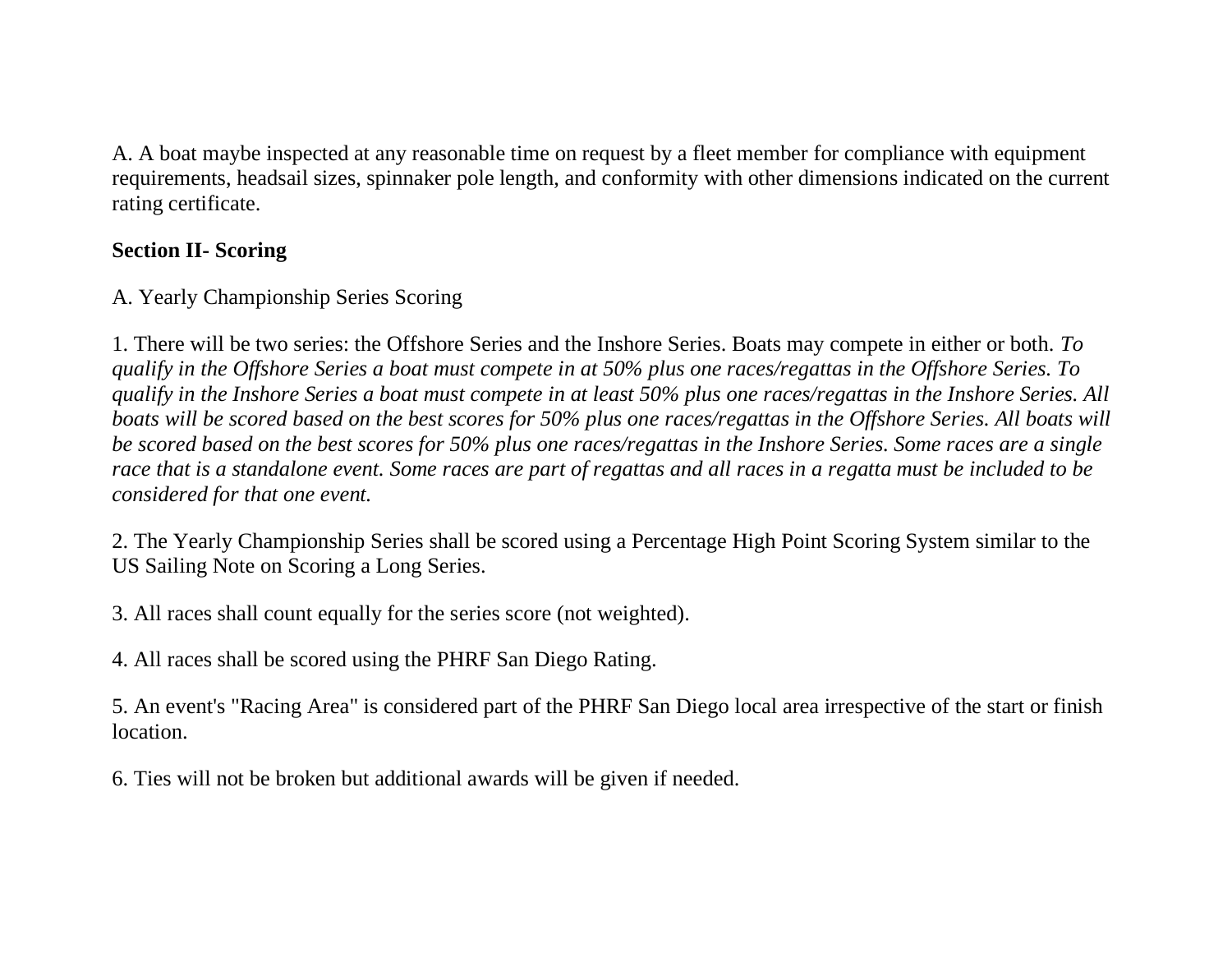B. The races for the Yearly Championship Series will be formulated each year by the Fleet Executive Board and presented in Appendix 1 to the Competition Protocols.

1. The listed Races and Regattas as published in the Appendix 1 shall constitute the PHRF San Diego Yearly Championship Series.

2. For a boat to be eligible to be scored it must start the race. OCS, UFD, BFD, DNF, RET, DSQ, DNE, DGM scores 0 but get credit towards qualifying for sailing the race in the series

3. Only PHRF San Diego fleet member boats are eligible for the Yearly Champion Series awards.

4. The Yearly Championship Series scores apply to the member, not the boat, regardless of the number of boats member(s) may have owned or chartered sequentially during the year. If a member stops racing one boat and begins racing another boat scores earned from the first boat(s) may be transferred to the subsequent boat(s). This applies only to boats sailed sequentially, not going back and forth from boat to boat but only boat after boat.

5. The series will be scored using high point percentages and a complete description of scoring is included as the last item in this Protocol.

# **Section III- Series Eligibility**

A. A Boat is entered when it checks-in, in accordance with the event NoR and/or the Sailing Instructions.

B. For a race result to count toward the Yearly Championship the skipper must be a current member of PHRF San Diego and the boat must have a current PHRF San Diego Rating Certificate. Non-members have 30 days after a race to resolve a "non- member" status and then the race becomes an eligible series race for that Member.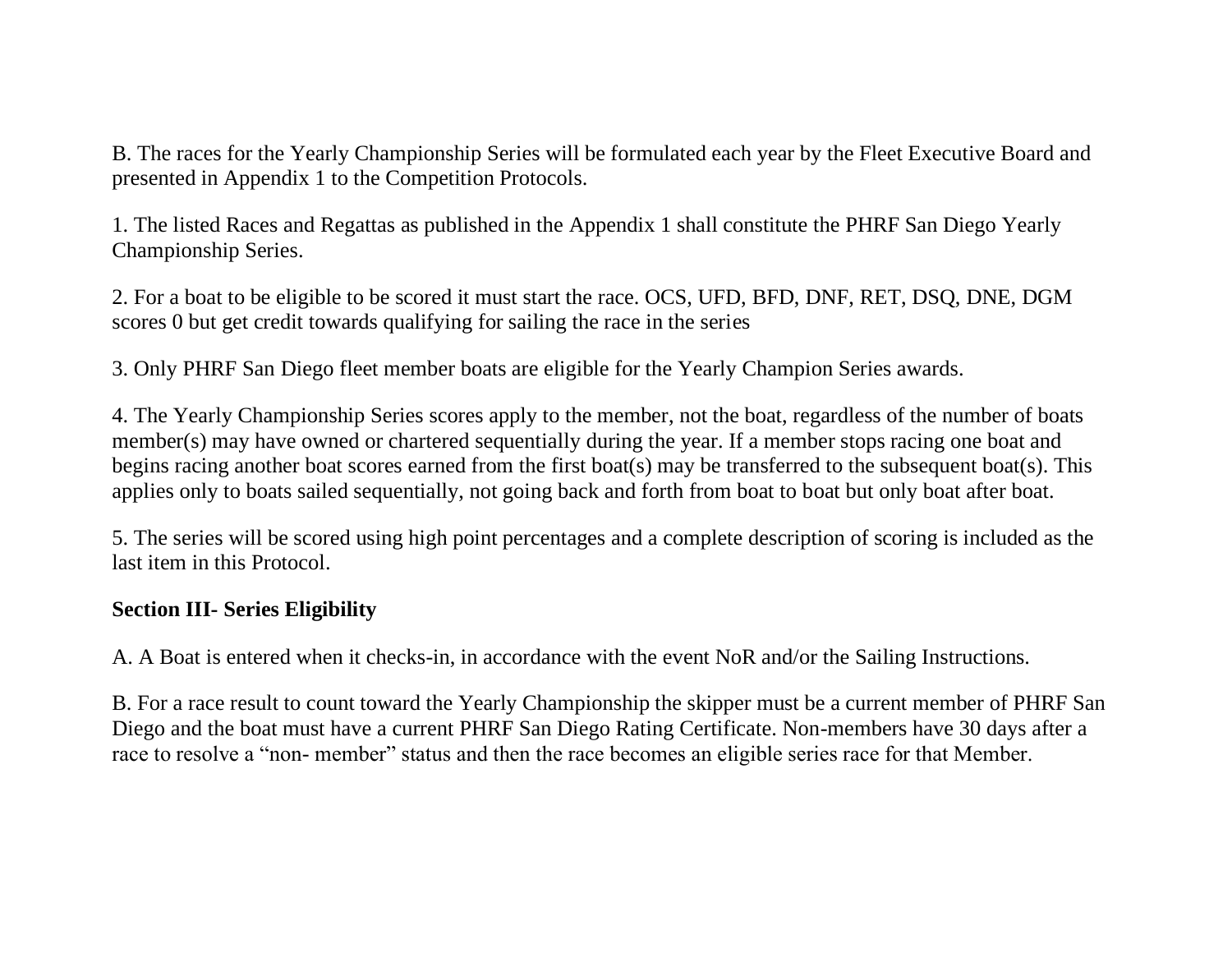### **Section IV- Electronic Notification Protocols 1. From the ByLaws:**

Article IV. Owners and Co-Owners of Rated Boats

All members understand that electronic communications is the primary method of communication by PHRF San Diego and shall provide an email address for such communication and update such address anytime it might change.

# **Section V – Percentage Scoring for a Series**

A. Scoring per individual race

 $N = #$  of boats competing (boats that started)

 $1<sup>st</sup>$  place = N  $2<sup>nd</sup>$  place = N-1  $3<sup>rd</sup>$  place = N-2  $4^{\text{th}}$  place = N-3 And so on

Last place  $= 1$